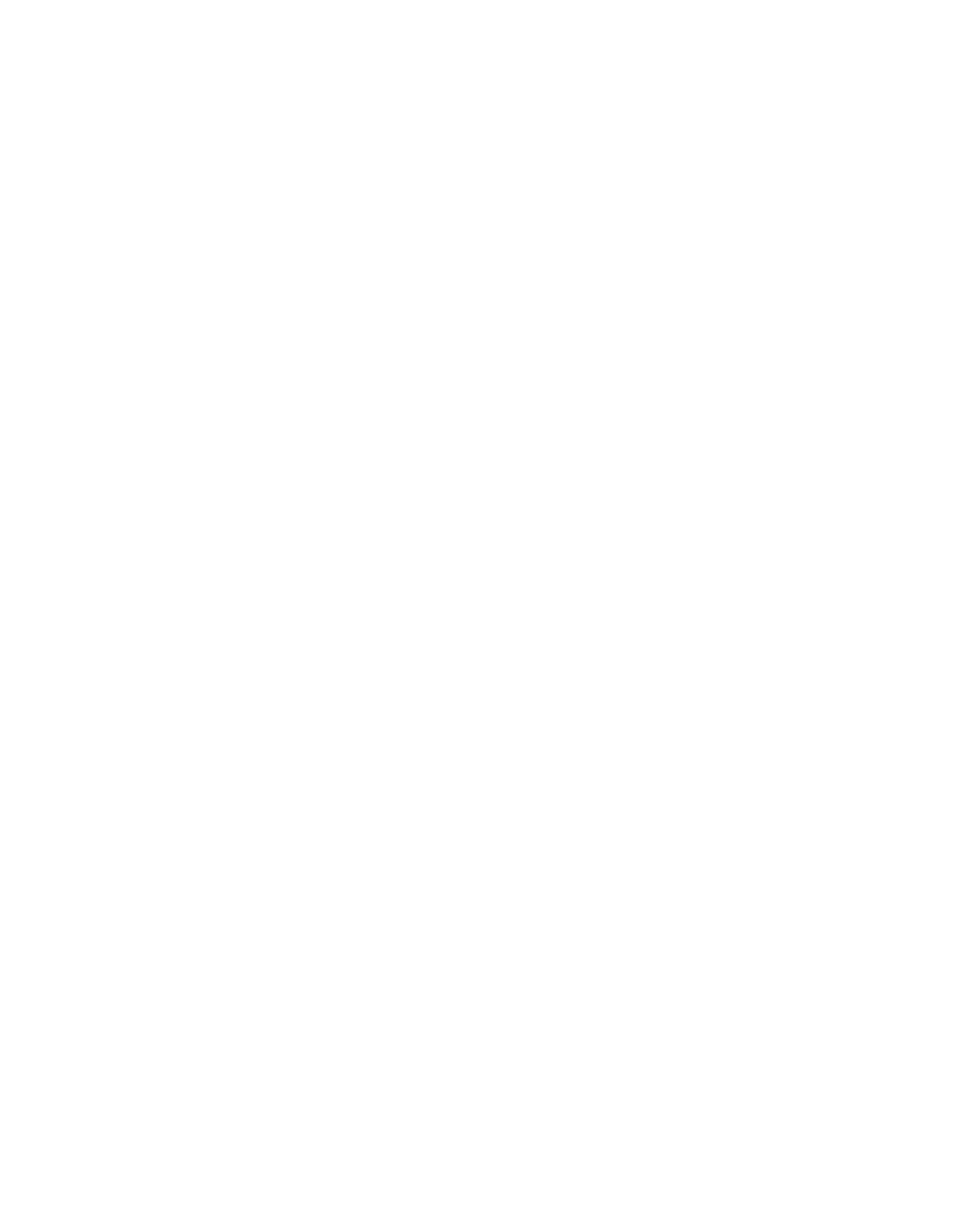# **APPROVED MINUTES OF THE MEETING OF THE BOARD OF ADJUSTMENTS & APPEALS CITY OF STARKVILLE, MISSISSIPPI April 27, 2022**

Be it remembered that the members of the Board of Adjustments & Appeals of the City of Starkville held their regularly scheduled meeting on April 27, 2022 at 4:00 p.m. in the conference room on the 2nd floor of City Hall located at 110 West Main Street, Starkville, MS.

There being physically present were, Bill Webb, Chairman, Ward 6, Marco Nicovich, Vice Chairman, Ward 5, George Ford, Ward 1, Kurt Gaude, Ward 2, Bo Richardson, Ward 3, Dan Shipp, Ward 4 and Shawn Sullivan, Ward 7. Physically present attending the Commissioners was City Planner Daniel Havelin and Assistant City Planner Odie Avery

Chairman Webb opened the meeting.

## **III. CONSIDERATION OF THE OFFICIAL AGENDA**

### **OFFICIAL AGENDA BOARD OF ADJUSTMENTS & APPEALS CITY OF STARKVILLE, MISSISSIPPI MEETING OF WEDNESDAY, APRIL 27, 2022 2ND FLOOR CITY HALL – COMMUNITY DEVELOPMENT, 110 WEST MAIN STREET, 4:00 PM**

- **I.** CALL TO ORDER
- **II.** ROLL CALL
- **III.** CONSIDERATION OF THE OFFICIAL AGENDA
- **IV.** APPROVAL OF THE MINUTES:
	- **A.** CONSIDERATION OF THE UNAPPROVED MINUTES FOR FEBRUARY 23, 2022
- **V.** NEW BUSINESS
	- **A.** PUBLIC HEARING AND CONSIDERATION OF VA 22-03 A REQUEST FOR A VARIANCE FROM STORMWATER REQUIREMENTS FOR A PROPOSED RENOVATION OF THE FORMER VOWELL'S MARKETPLACE AT 118 HIGHWAY 12 WEST IN A C ZONING DISTRICT.
	- **B.** PUBLIC HEARING AND CONSIDERATION OF VA 22-04 A REQUEST FOR A VARIANCE FROM ELECTRONIC MESSAGE CENTER SIGN SIZE REQUIREMENTS AT 601 UNIVERSITY DRIVE.
	- **C.** PUBLIC HEARING AND CONSIDERATION OF VA 22-05 A REQUEST FOR A VARIANCE FROM ELECTRONIC MESSAGE CENTER SIGN SIZE REQUIREMENTS AT 405 RUSSELL STREET.
	- **D.** PUBLIC HEARING AND CONSIDERATION OF VA 22-06 A REQUEST FOR A VARIANCE TO ALLOW TWO POINTS OF ACCESS FOR A NEW DEVELOPMENT ON TO EUDORA WELTY DRIVE.
	- **E.** PUBLIC HEARING AND CONSIDERATION OF VA 22-07 A REQUEST FOR A VARIANCE FROM MULTIPLE SETBACKS AND DRIVE AISLE WIDTH REQUIREMENTS LOCATED AT 102 HIGHWAY 12 WEST IN A C ZONING DISTRICT.
- **VI.** ADJOURN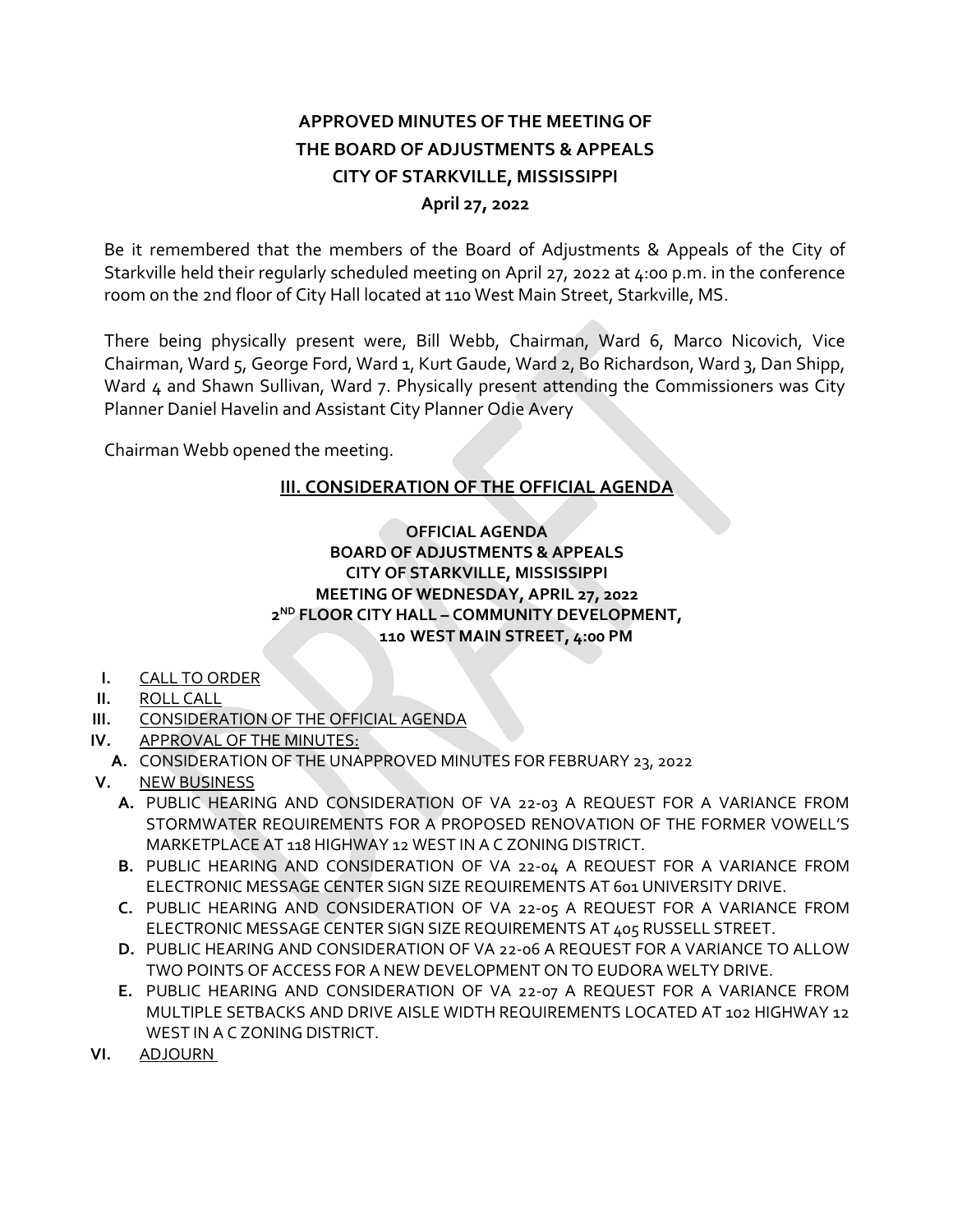The Board considered the matter of the approval of the written agenda dated April 27, 2022. Upon the motion of Mr. Nicovich, seconded by Mr. Ford, the Board voted unanimously to approve the written agenda.

## **IV. APPROVAL OF THE MINUTES**

#### **A. APPROVAL OF THE UNAPPROVED MINUTES FOR FEBRUARY 23, 2022**

The Board considered the matter of the approval of the minutes of the February 23, 2022 Board of Adjustments and Appeals meeting. Upon the motion of Mr. Shipp, seconded by Mr. Nicovich, the Board voted unanimously to approve the minutes with one correction to the adjournment date.

### **V. NEW BUSINESS**

### **A. PUBLIC HEARING AND CONSIDERATION OF VA 22-03 A REQUEST FOR A VARIANCE FROM STORMWATER REQUIREMENTS FOR A PROPOSED RENOVATION OF THE FORMER VOWELL'S MARKETPLACE AT 118 HIGHWAY 12 WEST IN A C ZONING DISTRICT**.

This is a request by Thomas Stewart of Architectonics PLLC on behalf of 44 Properties. The applicant is proposing to renovate the existing building and parking lot for a future grocery store, hardware store, and retail space. As extent of the renovation requires site plan approval and architecture review. Site plan approval requires stormwater management. The applicant is requesting relief from this requirement due to the difficulties in retrofitting the site to fit the required detention.

The request was noticed in accordance with Section 3.7.3.E of the Unified Development Code. 14 property owners of record within 160 feet of the subject property were notified directly by mail of the request. A legal ad was published in the Starkville Daily News on March 25, 2022. A sign was posted on the property in a conspicuous location. As of this date, the Planning Office has 1 email against this request and one phone call requesting information.

Chairman Webb opened the public hearing to citizen comments.

Thomas Stewart came forward to speak in favor of the request

Calling for and receiving no additional comments, Chairman Webb closed the public hearing and opened the item up for discussion.

After a discussion and upon the motion of Mr. Sullivan, duly seconded by Mr. Gaude, the motion to approve VA 22-03 was unanimously approved.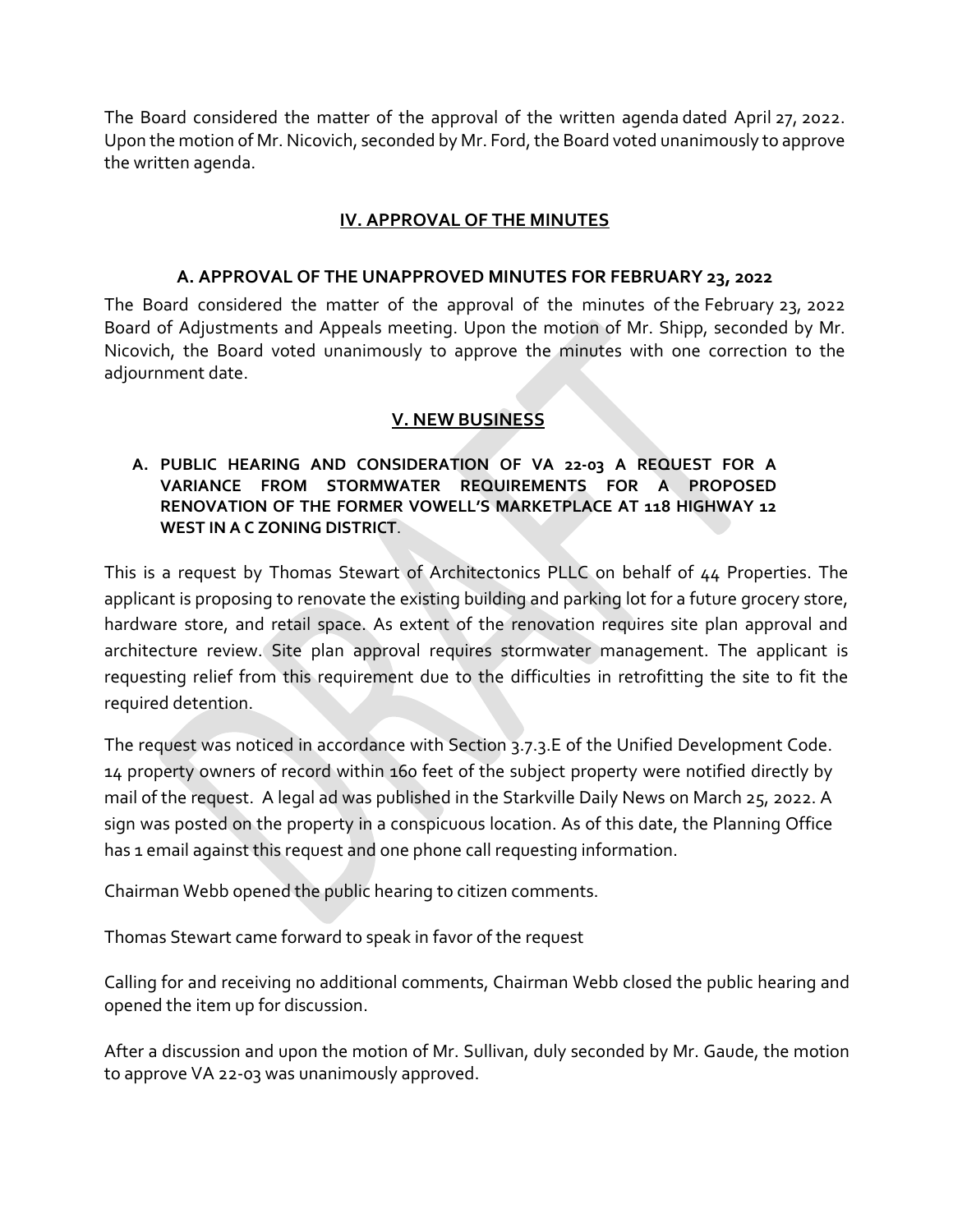#### **B. PUBLIC HEARING AND CONSIDERATION OF VA 22-04 A REQUEST FOR A VARIANCE FROM ELECTRONIC MESSAGE CENTER SIGN SIZE REQUIREMENTS AT 601 UNIVERSITY DRIVE**

This is a request by Perry Rackley on behalf of Rackley Oil Inc. for a Variance from sign size requirements for proposed electronic message center sign located at 601 University Drive. The applicant is proposing to add electronic message center signs to the fuel canopy. The request is to increase the maximum height from  $12''$  to  $25''$ , increase the maximum width from  $36''$  to  $75-81''$ , and increase the maximum square footage from 6' to 14'.

The request was noticed in accordance with Section 3.7.3.E of the Unified Development Code. 10 property owners of record within 160 feet of the subject property were notified directly by mail of the request. A legal ad was published in the Starkville Daily News on March 31, 2022. A sign was posted on the property in a conspicuous location. As of this date, the Planning Office has received no response to the notification.

Chairman Webb opened the public hearing to citizen comments.

Perry Rackley came forward to speak in favor of the request

Calling for and receiving no additional comments, Chairman Webb closed the public hearing and opened the item up for discussion.

After a discussion and upon the motion of Mr. Nicovich, duly seconded by Mr. Gaude, the motion to approve VA 22-04 was unanimously approved.

## **C. PUBLIC HEARING AND CONSIDERATION OF VA 22-05 A REQUEST FOR A VARIANCE FROM ELECTRONIC MESSAGE CENTER SIGN SIZE REQUIREMENTS AT 405 RUSSELL STREET**

This is a request by Perry Rackley on behalf of Rackley Oil Inc. for a Variance from sign size requirements for proposed electronic message center sign located at 405 Russell Street. The applicant is proposing to add electronic message center signs to the fuel canopy. The request is to increase the maximum height from 12" to 25", increase the maximum width from 36" to 75-81", and increase the maximum square footage from 6' to 14'.

The request was noticed in accordance with Section 3.7.3.E of the Unified Development Code. 10 property owners of record within 160 feet of the subject property were notified directly by mail of the request. A legal ad was published in the Starkville Daily News on March 30, 2022. A sign was posted on the property in a conspicuous location. As of this date, the Planning Office has received no response to the notification.

Chairman Webb opened the public hearing to citizen comments.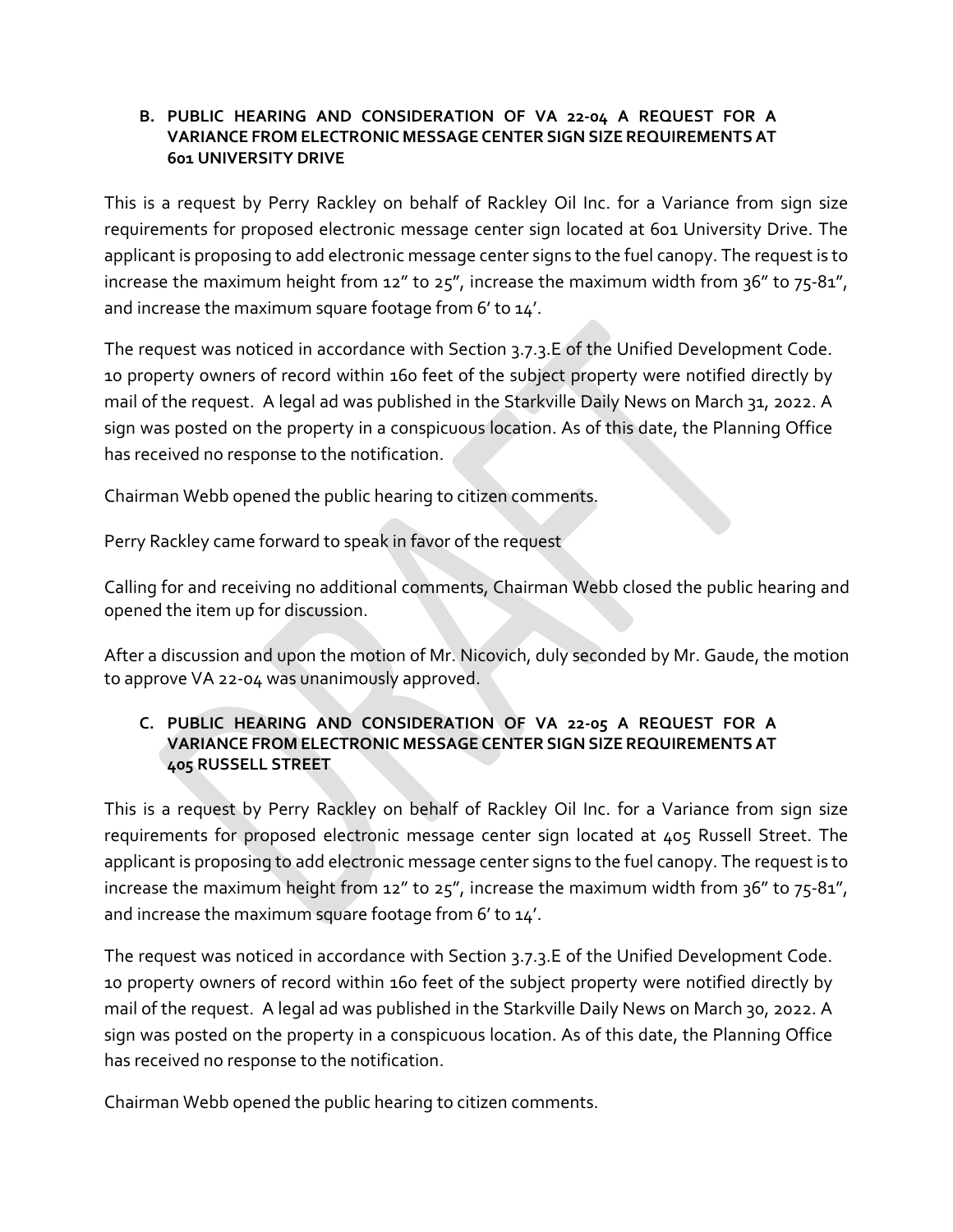Perry Rackley came forward to speak in favor of the request

Calling for and receiving no additional comments, Chairman Webb closed the public hearing and opened the item up for discussion.

After a discussion and upon the motion of Mr. Nicovich, duly seconded by Mr. Shipp, the motion to approve VA 22-05 was unanimously approved.

## **D. PUBLIC HEARING AND CONSIDERATION OF VA 22-06 A REQUEST FOR A VARIANCE TO ALLOW TWO POINTS OF ACCESS FOR A NEW DEVELOPMENT ON TO EUDORA WELTY DRIVE**

Michael Dowdy on behalf of EW Drive Properties, LLC for a variance to allow two (2) points of access (driveways) for a proposed medical office development. The applicant is proposing to have two driveways accessing Eudora Welty Drive. The current access requirements only allow for one driveway every 200 feet of frontage. The applicant is requesting the variance to allow 2 driveways to enhance the patient drop off / pick up and prevent added traffic congestion once all phases of the development are complete. The requested variance is from Chapter 14 of *The City of Starkville Standards of Design & Specifications* policy.

The request was noticed in accordance with Section 3.7.3.E of the Unified Development Code. 2 property owners of record within 160 feet of the subject property were notified directly by mail of the request. A legal ad was published in the Starkville Daily News on April 5, 2022. A sign was posted on the property in a conspicuous location. As of this date, the Planning Office has received no response to the notification.

Chairman Webb opened the public hearing to citizen comments.

Calling for and receiving no comments, Chairman Webb closed the public hearing and opened the item up for discussion.

After a discussion and upon the motion of Mr. Shipp, duly seconded by Mr. Gaude, the motion to approve VA 22-06 was unanimously approved.

## **E. PUBLIC HEARING AND CONSIDERATION OF VA 22-07 A REQUEST FOR A VARIANCE FROM MULTIPLE SETBACKS AND DRIVE AISLE WIDTH REQUIREMENTS LOCATED AT 102 HIGHWAY 12 WEST IN A C ZONING DISTRICT.**

This is a request Zach Foster of Neel-Schaffer, Inc. on behalf of Mark Castleberry for a variance from front building setback, parking setbacks, and drive aisle width requirements for a proposed restaurant with a drive-thru. The project's intent is to redevelop the existing building and site into a proposed Dunkin Donuts restaurant. The building was originally built and used as a Wendy's drive-thru restaurant. When the new Wendy's restaurant was building on the adjacent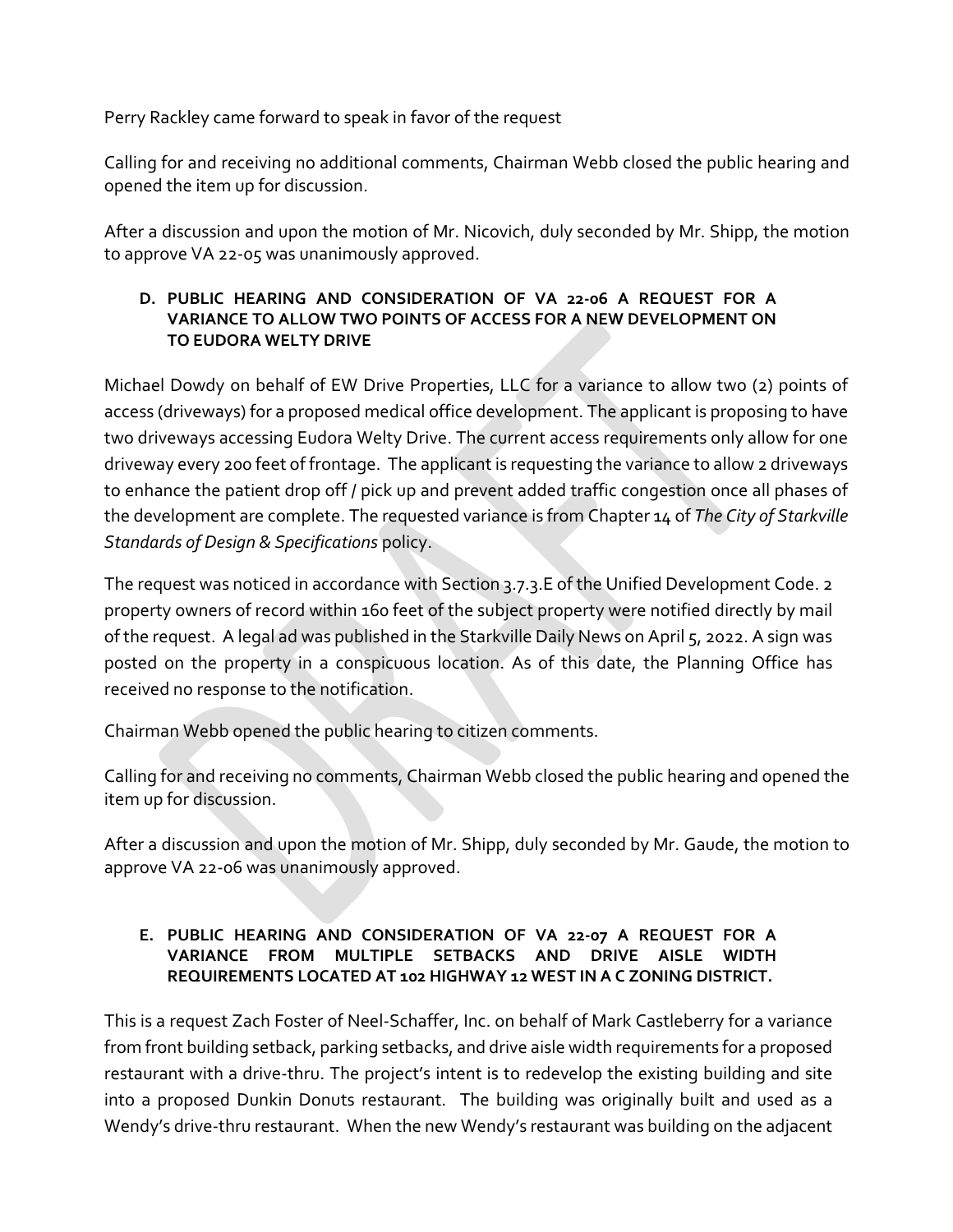property to the east, the lot was subdivided. The original parking lot for the drive-thru restaurant was added to the new Wendy's site. Thus, leaving only the drive-thru lane and a portion of a row of parking on the east side of the current site. The current lot dimensions do not allow for a parking lot with a drive-thru to be built in accordance with the current development standards found in Section 14.10 of the Unified Development Code. The applicant is requesting the following variances:

- 1. Requesting a variance to reduce the parking setback on the west side of the property from  $5'$  to o'.
- 2. Requesting a variance to reduce the parking setback on the east side of the property from 5' to 0.75'.
- 3. Requesting a variance to reduce the front setback from 20' to 11.97'.
- 4. Requesting a variance to reduce the minimum drive aisle width (for zero-degree parallel parking) from 12' to 10'.

Mr. Havelin, the City Planner, explained the request and expressed concern of potential traffic problems due to the proposed site configuration.

The request was noticed in accordance with Section 3.7.3.E of the Unified Development Code. 9 property owners of record within 160 feet of the subject property were notified directly by mail of the request. A legal ad was published in the Starkville Daily News on April 6, 2022. A sign was posted on the property in a conspicuous location. As of this date, the Planning Office has received no response to the notification.

Chairman Webb opened the public hearing to citizen comments.

Calling for and receiving no comments, Chairman Webb closed the public hearing and opened the item up for discussion.

After a discussion and upon the motion of Mr. Sullivan, duly seconded by Mr. Gaude, the motion to approve VA 22-07 was unanimously approved.

# **VI. ADJOURNMENT**

After discussion, Mr. Nicovich moved to adjourn which was seconded by Mr. Sullivan, and the Board voted unanimously to adjourn until 4:00 p.m. on May 25, 2022 in the second-floor conference room located at 110 West Main Street, Starkville, MS.

> \_\_\_\_\_\_\_\_\_\_\_\_\_\_\_\_\_\_\_\_\_\_\_\_\_\_\_\_\_\_\_\_\_\_\_\_ Bill Webb, Chairman

\_\_\_\_\_\_\_\_\_\_\_\_\_\_\_\_\_\_\_\_\_\_\_\_\_\_\_\_\_\_\_\_\_\_\_\_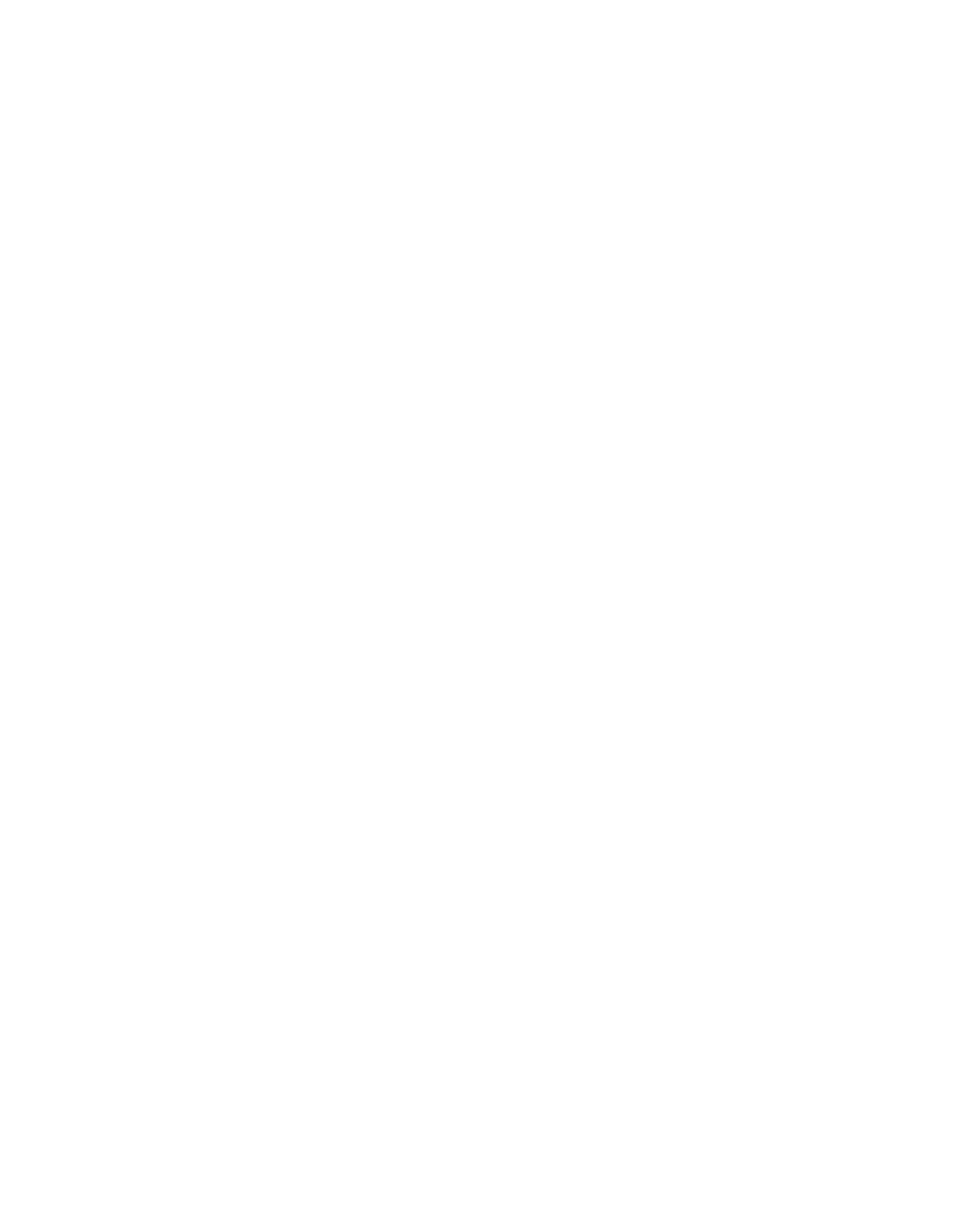**THE CITY OF STARKVILLE PLANNING DEPARTMENT**

**BOARD OF ADJUSTMENTS & APPEALS**

CITY HALL, 110 WEST MAIN STREET STARKVILLE, MISSISSIPPI 39759

| <b>STAFF REPORT</b> |                                                                                                                                                                                                      |
|---------------------|------------------------------------------------------------------------------------------------------------------------------------------------------------------------------------------------------|
| To:                 | Members of the Board of Adjustments & Appeals                                                                                                                                                        |
| From:               | Daniel Havelin, City Planner (662-323-2525 ext. 3136)                                                                                                                                                |
|                     | Odie Avery, Assistant City Planner (662-323-2525 ext. 3138)                                                                                                                                          |
| Subiect:            | Public hearing and consideration of VA 22-08 a request for variances on fence height<br>requirements for 217 Royal Troon Road located in Country Club Estates subdivision a<br>SD-2 zoning district. |
| Date:               | May 25, 2022                                                                                                                                                                                         |
|                     |                                                                                                                                                                                                      |

The purpose of this report is to provide information regarding a Variance Request by Slade Krakerto deviate from fence height requirements at 217 Royal Troon Road located in Country Club Estates subdivision a SD-2 zoning district. Please see attachments 1- 3.

## **BACKGROUND INFORMATION**

 $A$ 19 $10R$ / $c$ 

MISSISSIPPI'S COLLEGE TOWN

Applicant Slade Kraker is requesting a variance from fence height requirements for a front yard on a corner lot at 217 Royal Troon Road within the Country Club Estates subdivision. The applicant is requesting a variance to increase the maximum fence height from 3 1/2 feet to up to 8 feet within the side setback adjacent to the street of a corner lot. The lot is located on the northwest corner of the intersection of Somersett Road and Royal Troon Road. The fence is being proposed adjacent to Somersett Road side of the lot.

#### **VARIANCE REQUESTS**

Section 13.9.1.B.6 Fences. Variance to deviate from / increase the maximum fence height from 3 ½ feet to up to 8 feet within the side setback adjacent to the street of a corner lot.

#### **CRITERIA FOR VARIANCE REVIEW AND APPROVAL (Section 3.7)**

3.7.1. Criteria for variance review and approval.

- A. Special Conditions. That special conditions and circumstances exist which are peculiar to the land, structure, or building involved, and the same conditions are not applicable to other land, structures, and buildings in the surrounding area.
- B. Literal Interpretation. That the literal interpretation of the provisions of this Code would deprive the applicant of rights commonly enjoyed by other properties in the same district under the terms of this Code.
- C. Hardship. That the hardship has not resulted from the actions of the applicant.
- D. Special Privilege. That granting the variance requested will not confer on the applicant any special privilege that is denied by this Code to other lands, structures, or buildings in the same district.
- E. Minimum Variance. That granting the variance is the minimum variance that will make possible the reasonable use of the land, building, or structure.
- F. Consistency with Comprehensive Plan. That the granting of the variance will be consistent with the general purpose, intent, goals, objectives, and policies of the Comprehensive Plan and this code and will not be injurious to surrounding areas or otherwise detrimental to the public welfare.

## **NOTIFICATION:**

The request was noticed in accordance with Section 3.7.3.E of the Unified Development Code.

1. 4 property owners of record within 160 feet of the subject property were notified directly by mail of the request.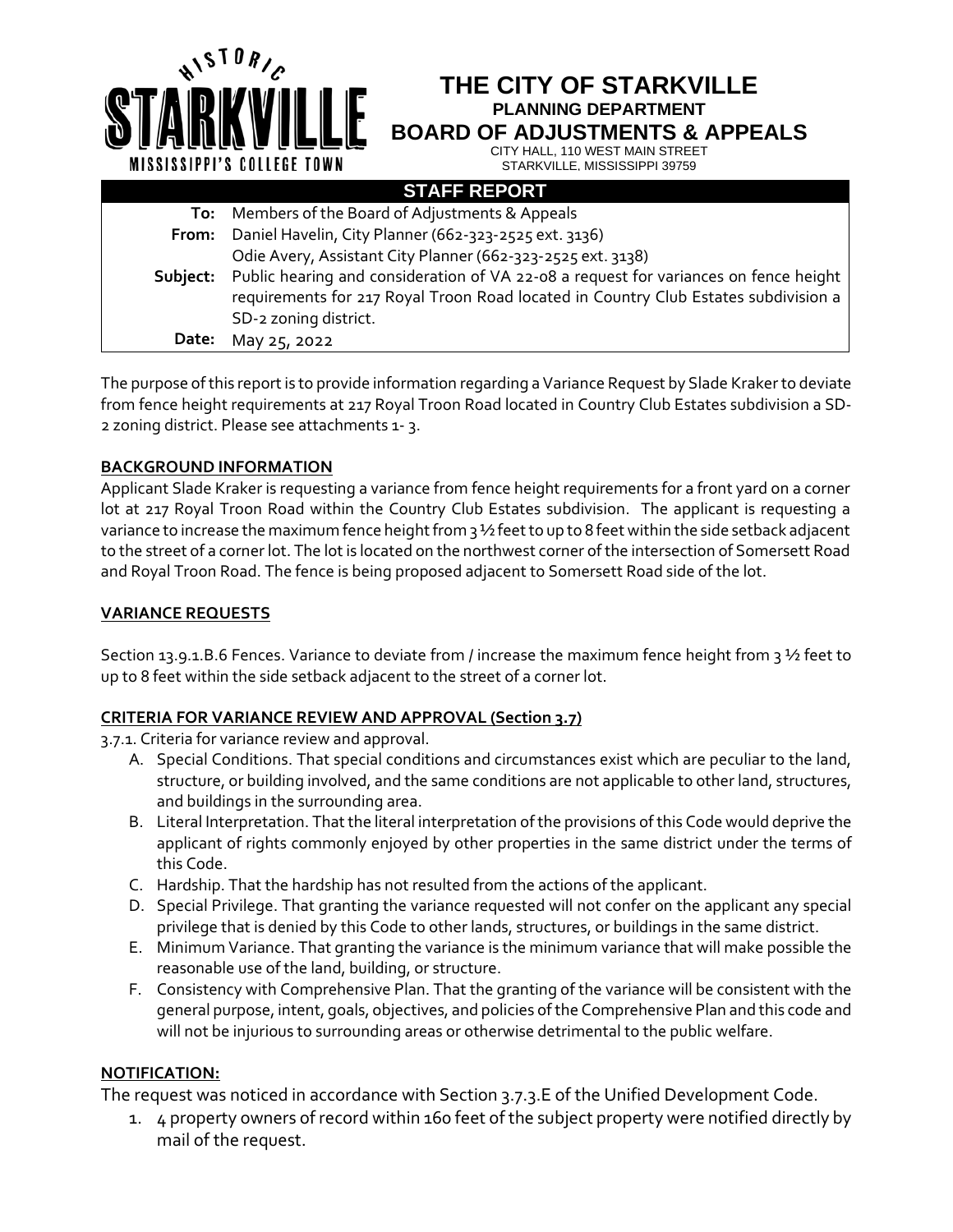- 2. A legal ad was published in the Starkville Daily News on May 6, 2022
- 3. A sign was posted on the property in a conspicuous location.

## **RESPONSE TO NOTIFICATION**

As of this date, the Planning Office has received one call asking questions about the request.

#### **ANALYSIS**

In the opinion of the Planning Department the proposed variance request could meet the criteria for variance review and approval.

#### **CONDITIONS OF APPROVAL**

Any condition attached to the approval of a variance by the Mayor and Board of Aldermen shall run with the land and shall be binding upon the applicants, their heirs, and successors.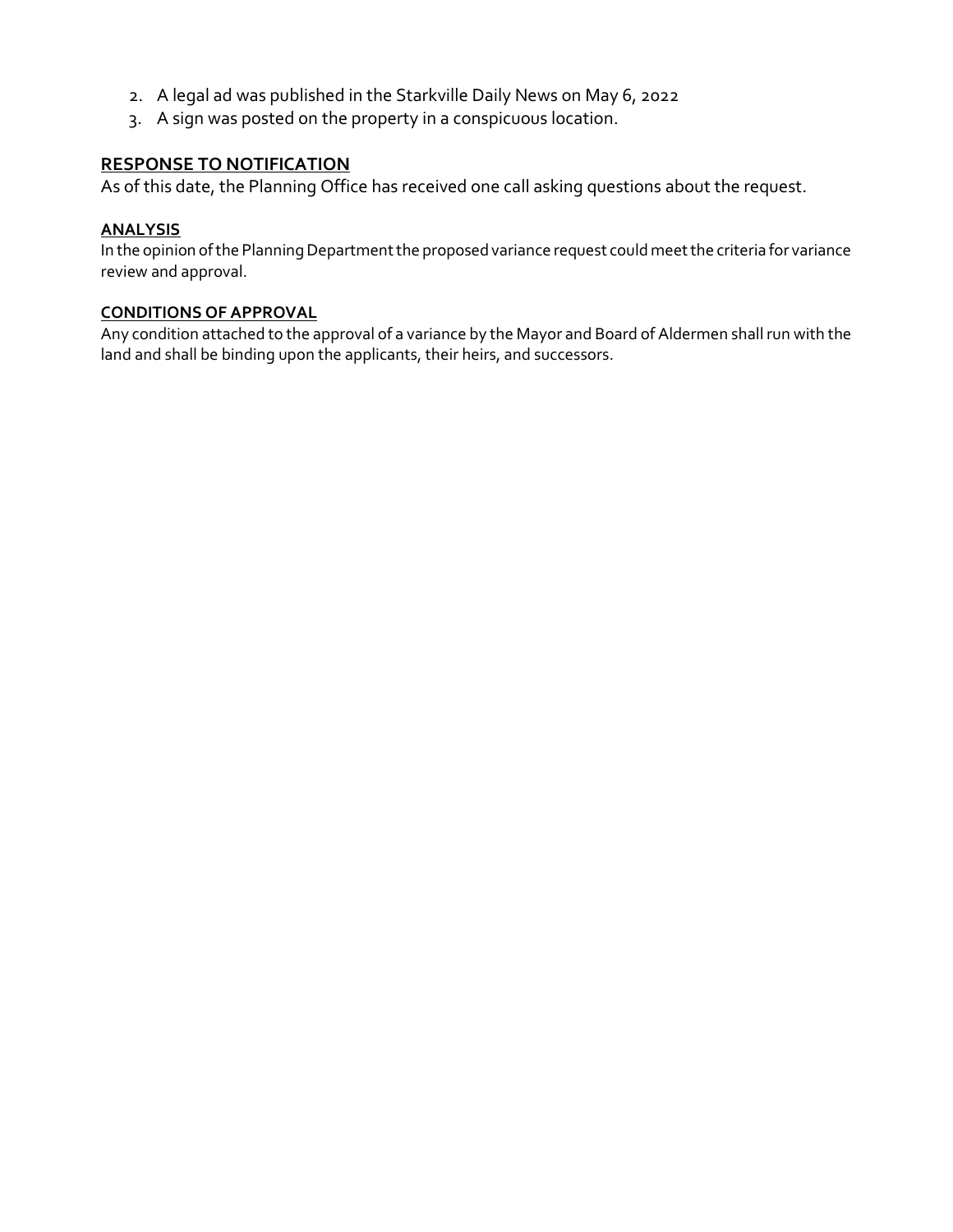Attachment 1 VA 22-08 Aerial

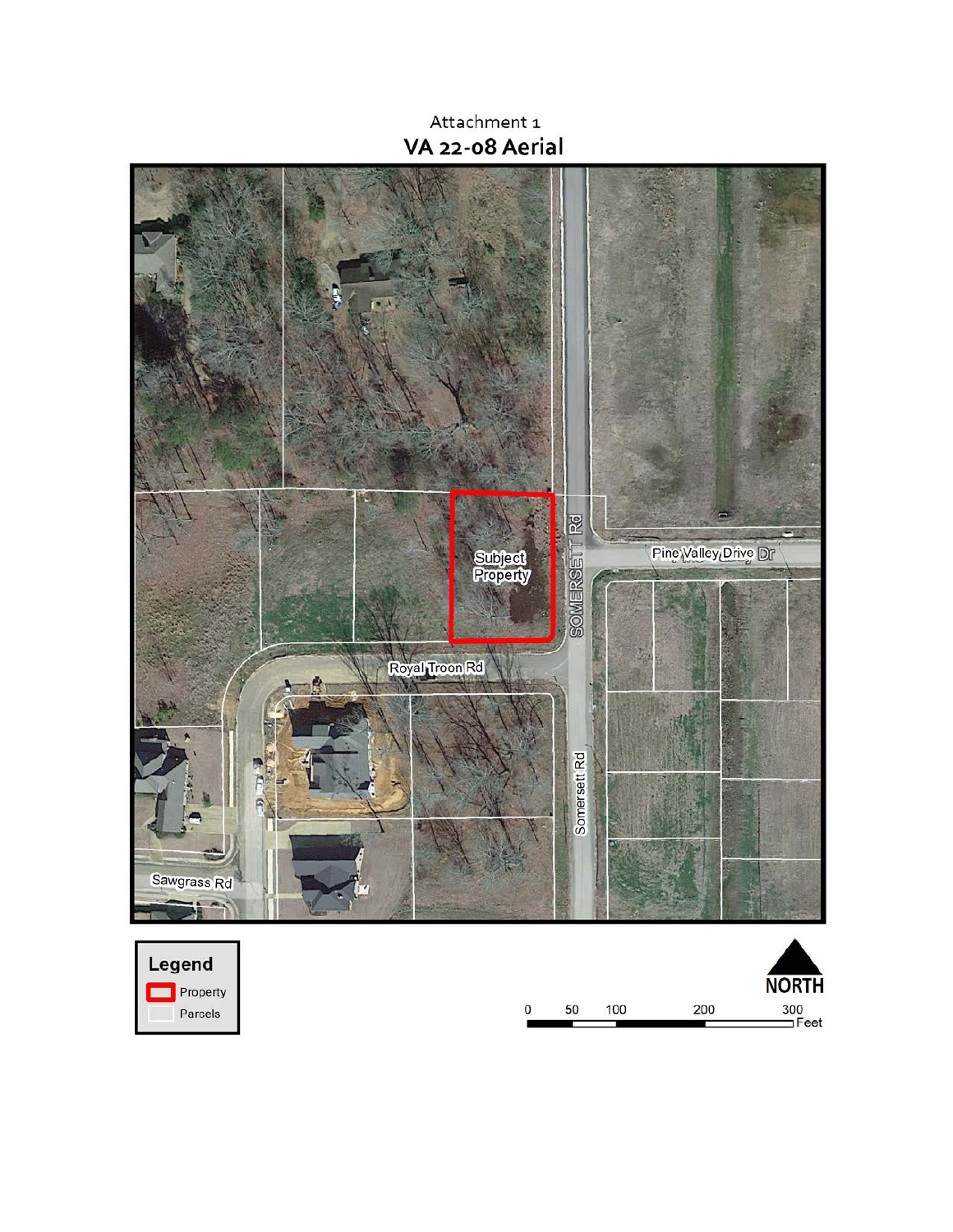# Attachment 2 VA 22-08 Zoning